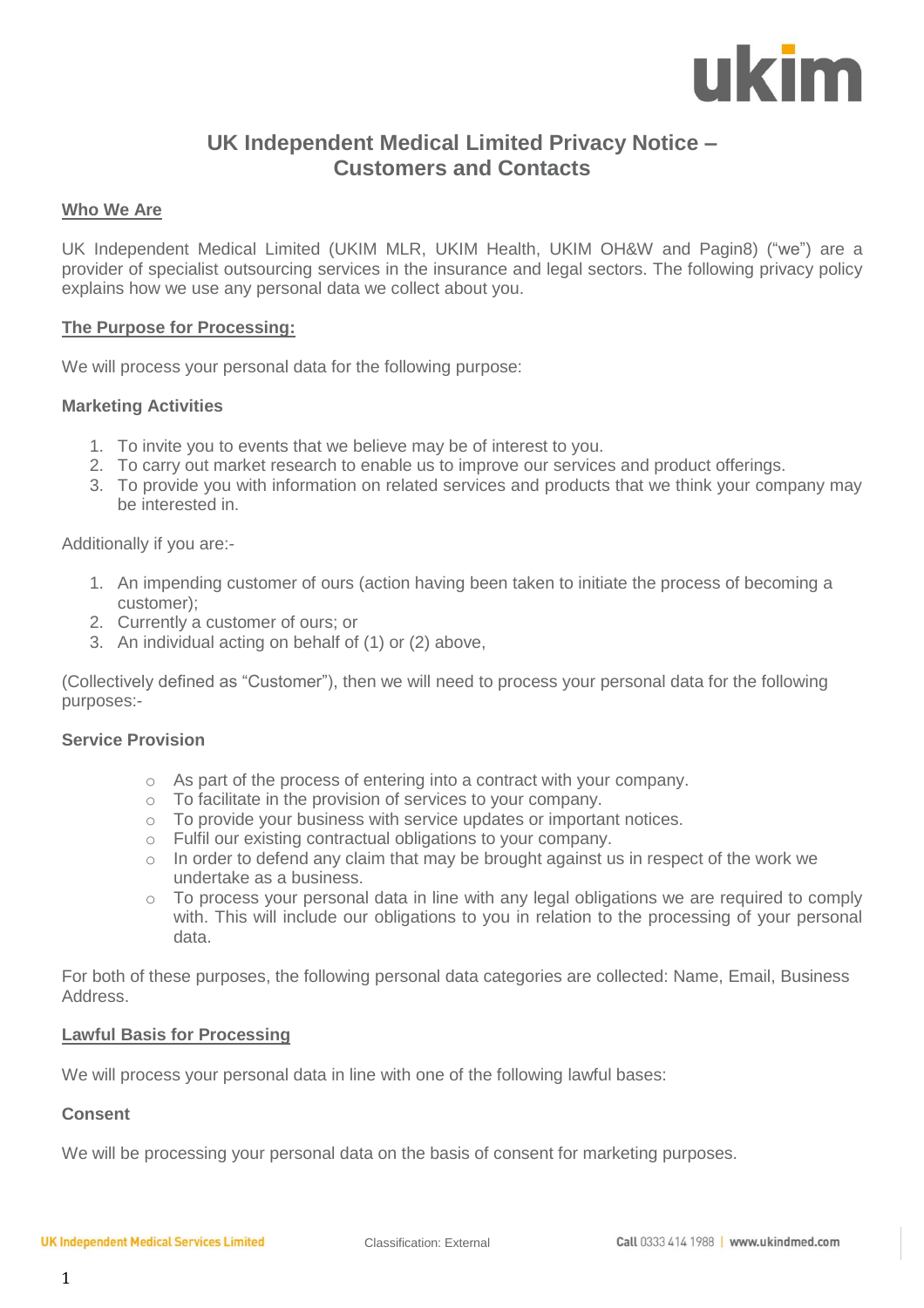# ukim

# **Contractual**

If you are a customer then it will be necessary for us to process your personal data as part of fulfilling the existing, or soon to be established contractual agreement between UK Independent Medical Ltd. and the customer.

# **Legal Obligations**

We may be required to process your personal data to comply with our legal obligations. This can include complying with a subject access request you have made, supplying personal data to public authorities once we have verified a request or complying with a request from you to remove your data from our systems.

# **Categories of Recipients**

- We will never share your information with any third parties for the purpose of selling or advertising goods or services to you.
- We will share your personal data with email marketing software providers and selected third parties on occasion, this is simply for the purpose of facilitating in the distribution of communications to you. All third parties are fully vetted to ensure that your data is only shared and stored with companies that comply with all applicable Data Protection Regulation, including the General Data Protection Regulation and the Data Protection Act.
- If your personal data is shared or stored outside of the UK or EEA, equivalent data processing safeguards such as Standard Contractual Clauses will apply.

# **Retention Period**

If we are solely processing your personal data for marketing purposes then we will retain your personal data unless you have advised us that you have withdrawn your consent.

If you are a customer, we will need to retain your personal data for the duration of our contractual relationship. Following the termination of your contract, we will also need to retain your personal data for legal and regulatory purposes:

- Retained whilst pursuing any outstanding invoices
- For a further 7 years for HMRC audit purposes following the payment of an invoice

# **Your Rights:**

Under the Data Protection Act you have the following rights in relation to your personal data.

- **Right to Access -** You have a right to request a copy of your personal data.
- **Right to Rectification** You have the right to ask us at any time to make any corrections or remove any personal data that you believe is inaccurate.
- Right to Data Portability You have the right to request for the information we hold about you to be provided in a portable format.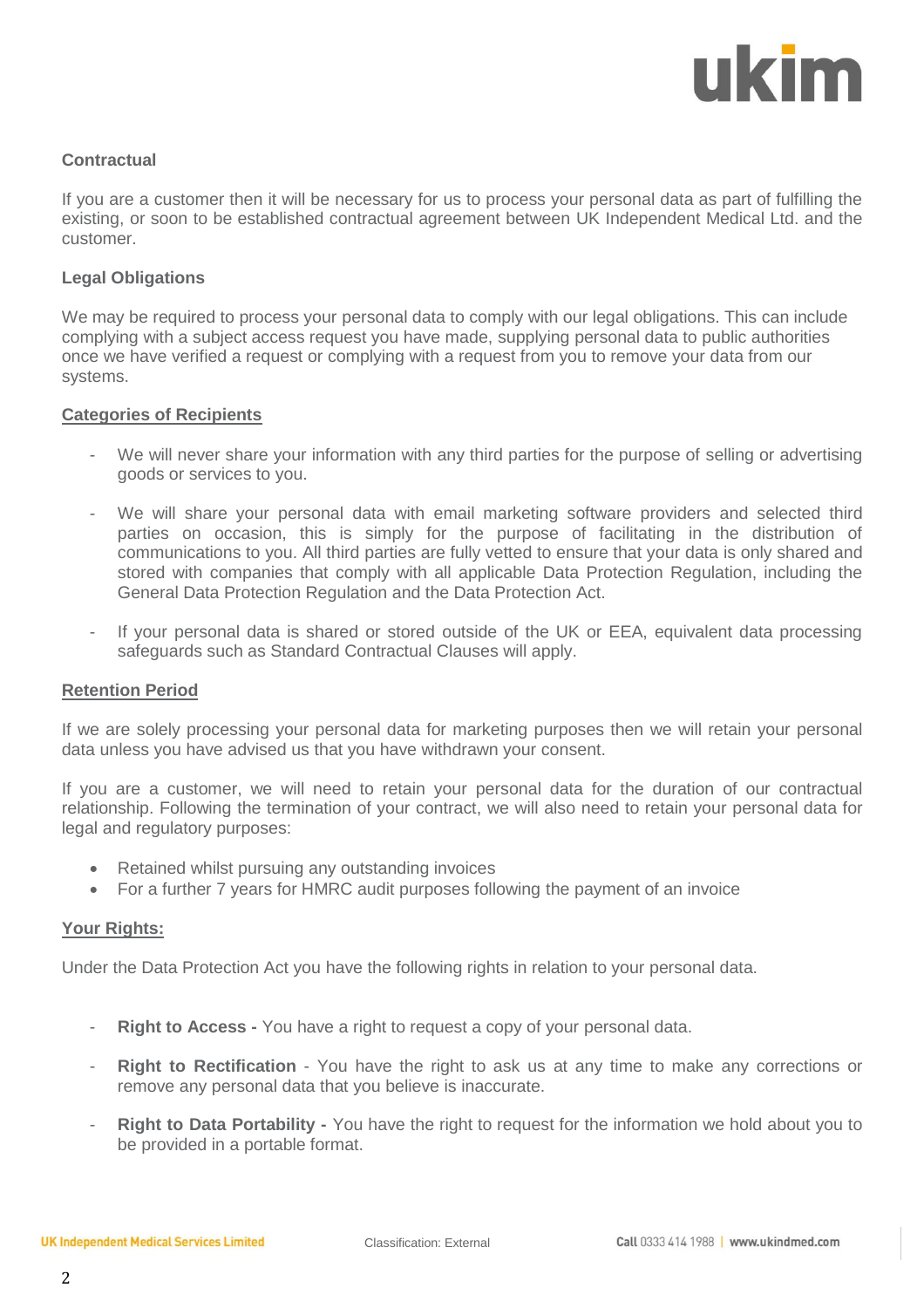

- **Right to Erasure** You have the right to request the erasure of the personal data. However we may still need to keep basic contact information about you if you are already or will shortly be an active customer as we will require this for contractual purposes.
- **Right to Restriction -** You have the right to request a restriction in the processing of your personal data. However we may still need to keep basic contact information about you if you are already or will shortly be an active customer as we will require this for contractual purposes.
- **Right to Objection -** You have the right to object to the processing of your personal data. However we may still need to keep basic contact information about you if you are already or will shortly be an active customer as we will require this for contractual purposes.

We will aim to respond to any requests relating to your rights without undue delay and in any case within 30 calendar days of receipt of your request. If we are unable to comply with a request for any reason then we will provide you with a full justification in writing within 30 calendar days of receipt of your request. We may ask you to confirm your identity so that we can validate a request. If you would like to make a request, please email or write to us using the contact details provided below.

#### **To Withdraw Consent**

You have the right to withdraw your consent to the use of your personal data for marketing activities. You can withdraw your consent to marketing activity at any time using the unsubscribe link located at the bottom of any of our marketing emails. Alternatively you can contact a member of the marketing team by emailing us at marketing@ukindmed.com.

If you are a customer, we will still need to keep basic contact information about you as we will require this for contractual purposes.

# **Complaints**

If you are unhappy about any aspect of our process and you would like to file a complaint please contact us using the details below.

Alternatively, if you would like to make a complaint or report a concern about the way in which we have processed your personal data, please contact the Information Commissioner's Office who will be able to provide further assistance.

#### **Changes to our Privacy Policy**

We keep our privacy policy under regular review and we will place any updates on this web page. This privacy policy was last updated on  $05<sup>th</sup>$  Feb 2021.

#### **Contact Us**

If you have any further questions or would like to raise any concerns about the way in which your personal data has been processed please feel free to contact our Data Protection Officer using the information provided below:

Email: marketing@ukindmed.com – Please indicate in the header of the email that the email is intended for the Data Protection Officer

Write to us: